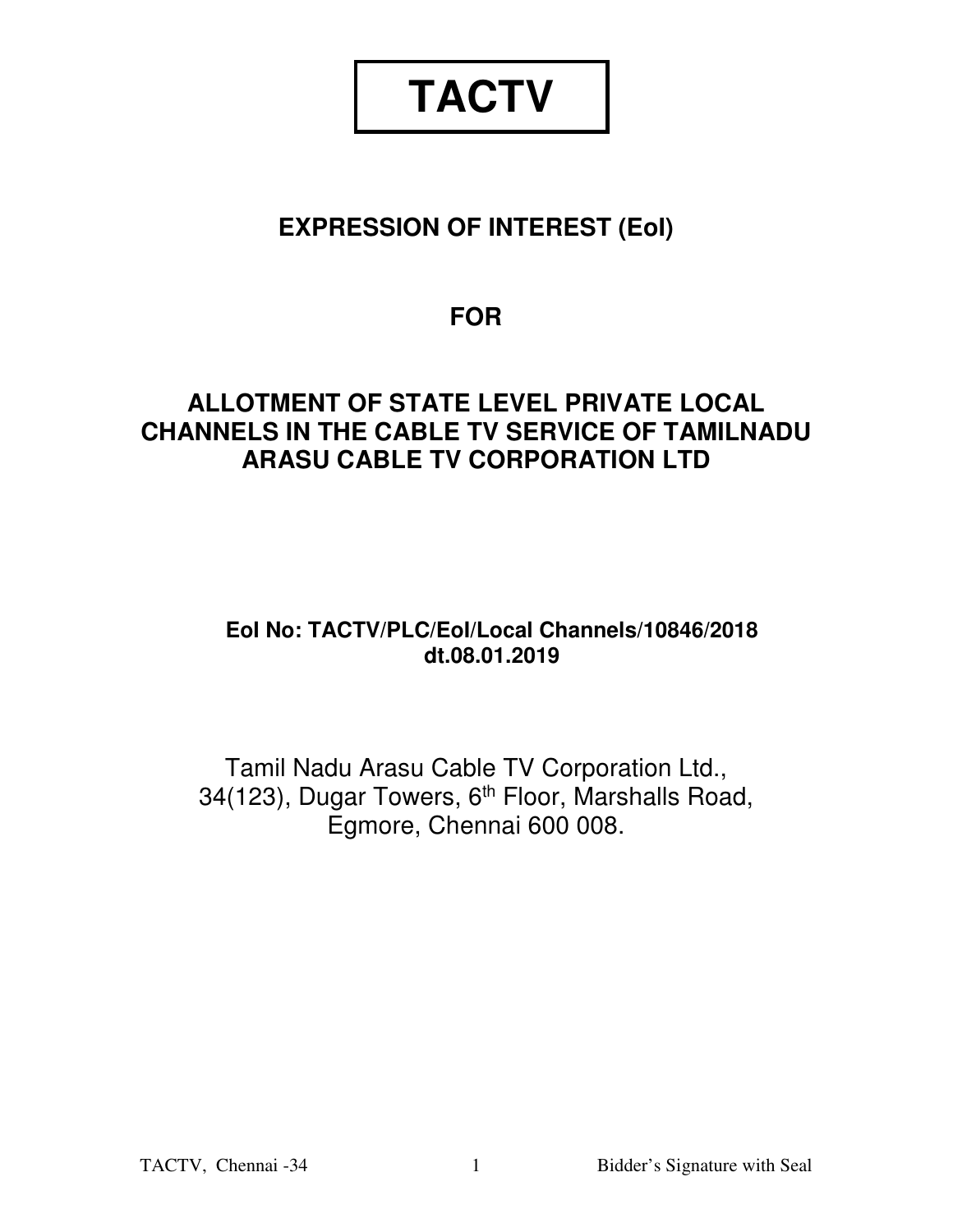# **TAMIL NADU ARASU CABLE TV CORPORATION LTD**

(A Govt. of Tamil Nadu Undertaking) 34(123), Dugar Towers, 6th Floor, Marshalls Road, Egmore, Chennai 600 0038. Ph: 044-28432911, Fax: 044-28432913, Email:tactv@tactv.in

# **EXPRESSION OF INTEREST (EOI) NOTICE**

Ref: TACTV/PLCEoI/Local Channels/10846/2018 dt . 08.01.2019

Tamil Nadu Arasu Cable TV Corporation Ltd invites **Expression of Interest (EoI**) from the eligible **Private Local Channels** who are willing to operate their channels in the **channel slots all over Tamil Nadu.** 

The following documents shall be enclosed along with the EoI application.

**EOI documents can be downloaded free of cost from our website: www.tactv.in** and **www.tenders.tn.gov.in.** Separate Tender document should be used for each quoted place.

**APPLICATION COST : Rs.50,000/-(Rupees Fifty Thousands only) (Non Refundable)** 

**Timeline:** 

| <b>Call for EOI released</b>                        | 24.01.2019               |
|-----------------------------------------------------|--------------------------|
| <b>Submission of EOI Application starts</b><br>from | 31.01.2019 upto 3.00 P.M |
| <b>Opening of EOI Application starts</b><br>from    | 01.02.2019 at 11.00 A.M. |

EOI applications along with necessary enclosures shall be placed inside the sealed envelope clearly marked and dropped in the Tender boxes kept in the Office of the Tamil Nadu Arasu Cable TV Corporation Ltd at the above mentioned Address at Chennai. Tamil Nadu Arasu Cable TV Corporation Ltd reserves the right to accept or reject any EOI application made pursuant to this request at its own discretion without assigning any reason thereof.

## **MANAGING DIRECTOR**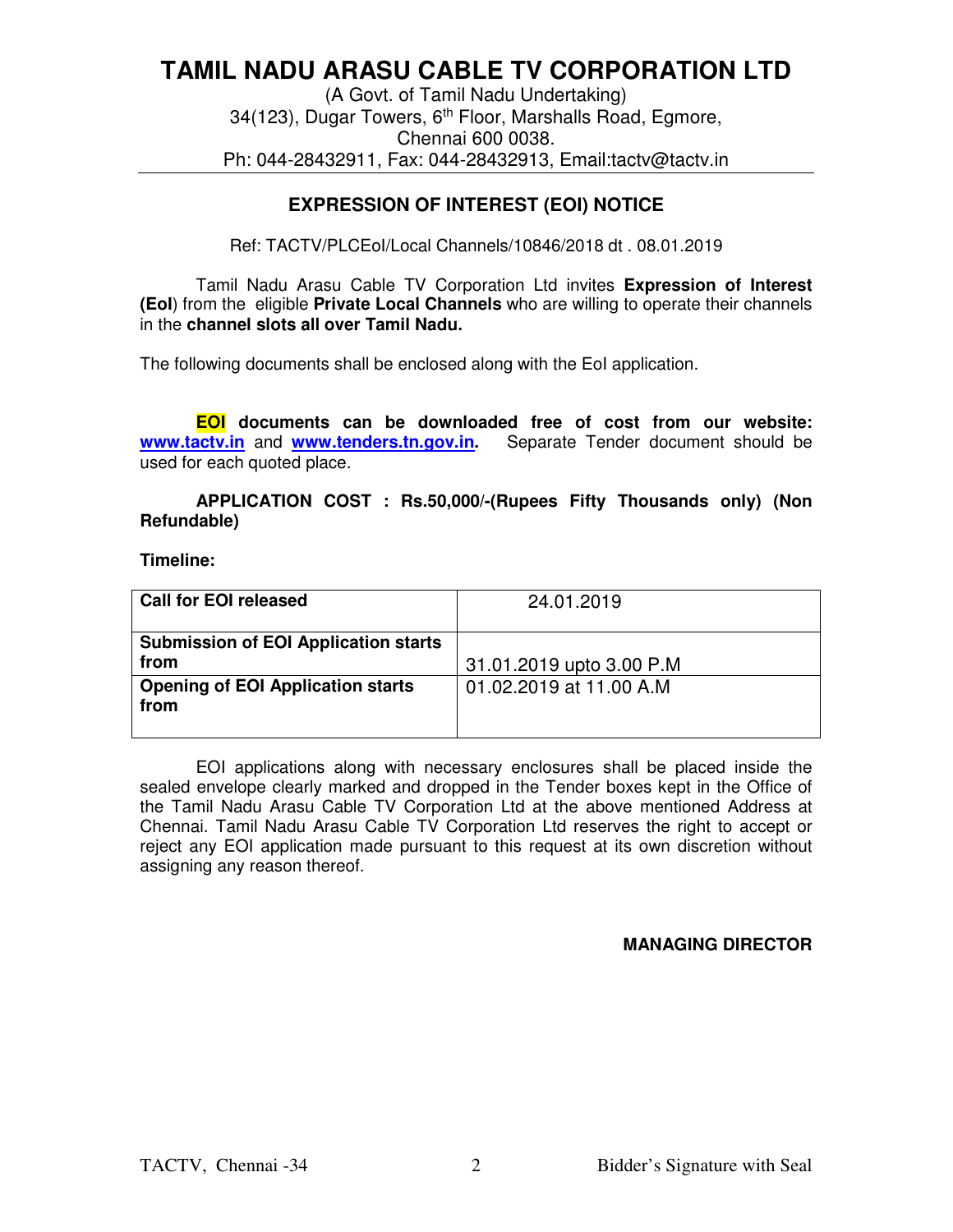# **TAMIL NADU ARASU CABLE TV CORPORATION LTD**  (A Govt. of Tamil Nadu Undertaking) 34(123), Dugar Towers, 6<sup>th</sup> Floor, Marshalls Road, Egmore,

Chennai 600 0038.

Ph: 044-28432911, Fax: 044-28432913, Email:tactv@tactv.in

# **STATE LEVEL PRIVATE LOCAL CHANNEL APPLICATION FORM**

| $\overline{\text{SI}}$<br>No. |    | <b>Particulars</b>                                                         | <b>Please furnish the details</b> |
|-------------------------------|----|----------------------------------------------------------------------------|-----------------------------------|
| $\mathbf{1}$                  |    | Name of the Proprietor                                                     |                                   |
| 2                             |    | Name of the Company and year of<br>incorporation                           |                                   |
| 3                             |    | Nature of the Company (Public/Private/<br>Partnership/Sole Proprietorship) |                                   |
| $\overline{4}$                |    | Name of the Channel                                                        |                                   |
| 5                             | a) | <b>Registered office Address</b>                                           |                                   |
|                               | b) | Telephone No./Mobile No.                                                   |                                   |
|                               | C) | Fax Number                                                                 |                                   |
|                               | d) | <b>Email Address</b>                                                       |                                   |
| 6                             | a) | <b>Postal License Number</b>                                               |                                   |
|                               | b) | <b>Permanent Account Number</b>                                            |                                   |
|                               | c) | Goods and Services Tax Registration<br>Number                              |                                   |

**I hereby apply for running State level Private Local Channel in Tamil Nadu Arasu Cable TV. Please find the enclosed Demand Draft worth Rs.50,000/-(Rupees Fifty Thousand only) drawn in favour of Tamil Nadu Arasu Cable TV Corporation Ltd. Payable at Chennai as Application Cost.** The details are as follows.

| SI.No. | DD No & Date | Name of Bank | Amount (Rs.) |
|--------|--------------|--------------|--------------|
|        |              |              |              |
|        |              |              |              |
|        |              |              |              |

**I hereby declare that I have no dues outstanding with TACTV in any of the demands.** 

**I agree to pay Rs.10,00,000/-(Rupees Ten Lakh only) towards Performance** 

TACTV, Chennai -34 3 Bidder's Signature with Seal **Guarantee immediately upon being selected.**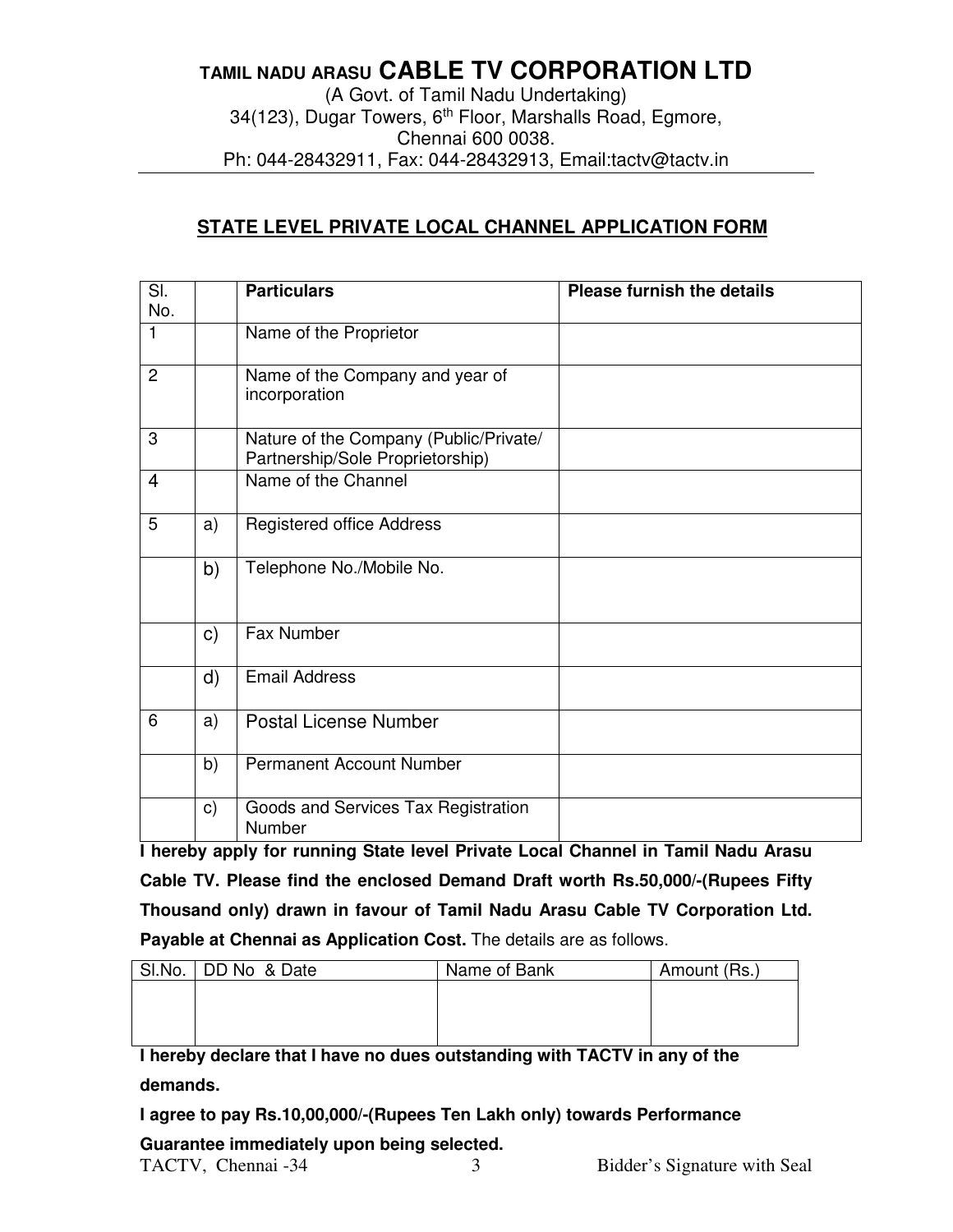# **1. Eligibility Criteria**

| S.No.          | <b>Minimum Eligibility Criteria</b>                                                                                                                                                                                                                      | Proof to be submitted<br>for fulfilling<br>the<br>eligibility                  |
|----------------|----------------------------------------------------------------------------------------------------------------------------------------------------------------------------------------------------------------------------------------------------------|--------------------------------------------------------------------------------|
|                | Should be registered with the Postal Department in<br>accordance with the particular district for which the<br>Bidder is applying.                                                                                                                       | of Registration<br>Copy<br>certificate issued by the<br>Postal authorities     |
| $\overline{2}$ | Should be registered with Goods and Services Tax<br>Department.                                                                                                                                                                                          | Goods<br>Copy<br>of<br>and<br>Services Tax Regn.                               |
| 3              | The existing PLCs have no dues with TACTV till<br>March 2018. The outstanding dues will be verified by<br>TACTV, Head Office at Chennai and Allotment Order<br>will be Cancelled to those who have not cleared<br>their dues beyond the stipulated date. | Copy of Proof of<br>payment and "No Due<br>Certificate" from<br>FA&CAO, TACTV. |

# **2. Base Price per STB**

Base Price per STB will be decided based on the base price of other distribution platforms.

# **3. EoI Evaluation:**

If the Number of Applicants is more than the vacancy specified, the allotment of Channels will be made on the basis of the highest quote.

# **4. Agreement**

 a. The successful Bidder should execute an agreement for the fulfillment of the contract in the non-judicial stamp paper of value of Rs. 20 as per the format indicated by TACTV within two weeks from the date of receipt of order.

 b. The conditions stipulated in the agreement should be strictly adhered to and violation of any of the conditions will entail termination of the contract without prejudice to the rights of TACTV which also have the right to recover any consequential losses from the successful Bidder.

 c. If the successful bidder fails to act upon the tender conditions or fails to commence operations after being selected, their Performance Guarantee will also be forfeited to TACTV.

 d. The successful Bidder should not assign or make over the contract, the benefit or burden thereof to any other person or persons or body corporate. They should not underlet or sublet to any person(s) or body corporate for the execution of the contract or any part thereof.

# **5. Payment Clause**

Every successful Bidder shall pay the carriage fee of a month on or before the  $5<sup>th</sup>$ day of every successive month.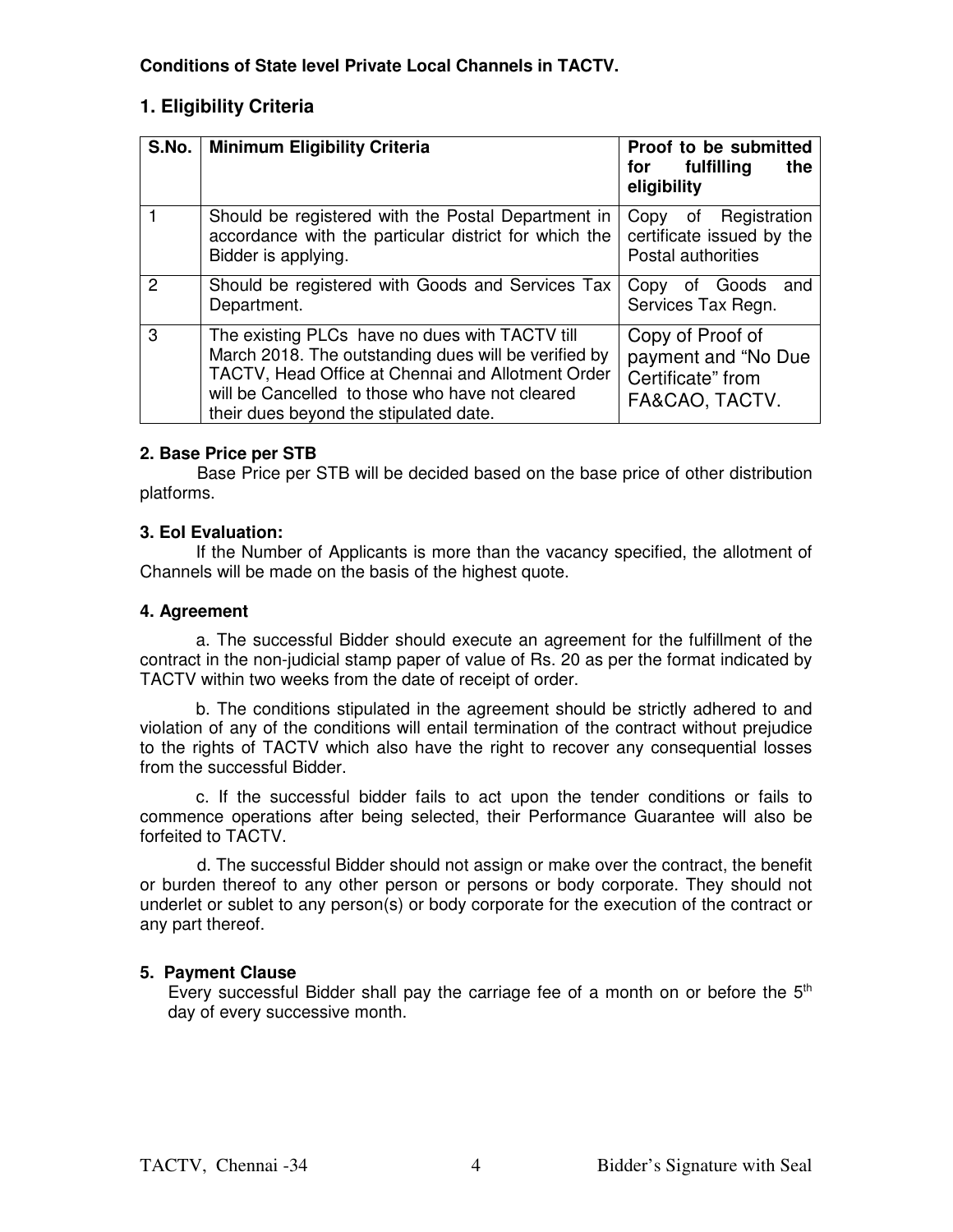#### **6. Date of Activation:**

The successful Bidder should commence the operation within 7 days from the date of allotment order. TACTV will not be responsible for any delay on commencement of the channel by the PLC allottee. The payment will be calculated from the  $8<sup>th</sup>$  day from the date of receipt of the allotment order irrespective of the commencement of the channel.

#### **7. Renewal of Agreement:**

- a. Initially the Agreement shall be executed only for 12 months from the date of activation..
- **b.** If the performance of the Bidder is satisfied, the Company at its discretion, may extend the Agreement for a further period of 12 months .

#### **8. Arbitration**

 In case of any dispute, the matter will be referred to an Arbitrator under "Arbitration and Conciliation Act 1996". The arbitration should be held in Chennai only and the Courts at Chennai, India alone will have the jurisdiction in relation thereto.

## **9. Checklist for Enclosures**(Tick √ wherever applicable)

|     | Filled and signed EOI Document                                                  |            | NO        |
|-----|---------------------------------------------------------------------------------|------------|-----------|
| 2 I | Signed Tendered document agreeing all conditions                                |            | <b>NO</b> |
| 3   | Application Cost Rs.50,000/-                                                    | <b>YES</b> | <b>NO</b> |
|     | <b>Eligibility Criteria</b>                                                     | <b>YES</b> | <b>NO</b> |
|     | Copy of certificate issued by the Postal authorities<br>anywhere in Tamil nadu. | <b>YES</b> | <b>NO</b> |
| 2   | Copy of Goods and Service Tax Regn. Certificate                                 |            | NO.       |
|     | Copy of PAN                                                                     | YES        |           |

**NOTE:** Please ensure the entire relevant boxes are  $(\sqrt{)}$  against each column checked.

IMPORTANT NOTE: Bidders must ensure to submit all the required documents indicated in the Tender document without fail.

#### **10. Important Notice**

 The Bidder should sign and affix seal on every page of the Tender Document as indicated below and the complete signed original Tender Documents should be submitted in respective covers without fail:

----------------------------------have gone through the terms and conditions and will abide by them as laid down above.

Name of the Bidder: Signature: Name of Authorized person: Seal of the Bidder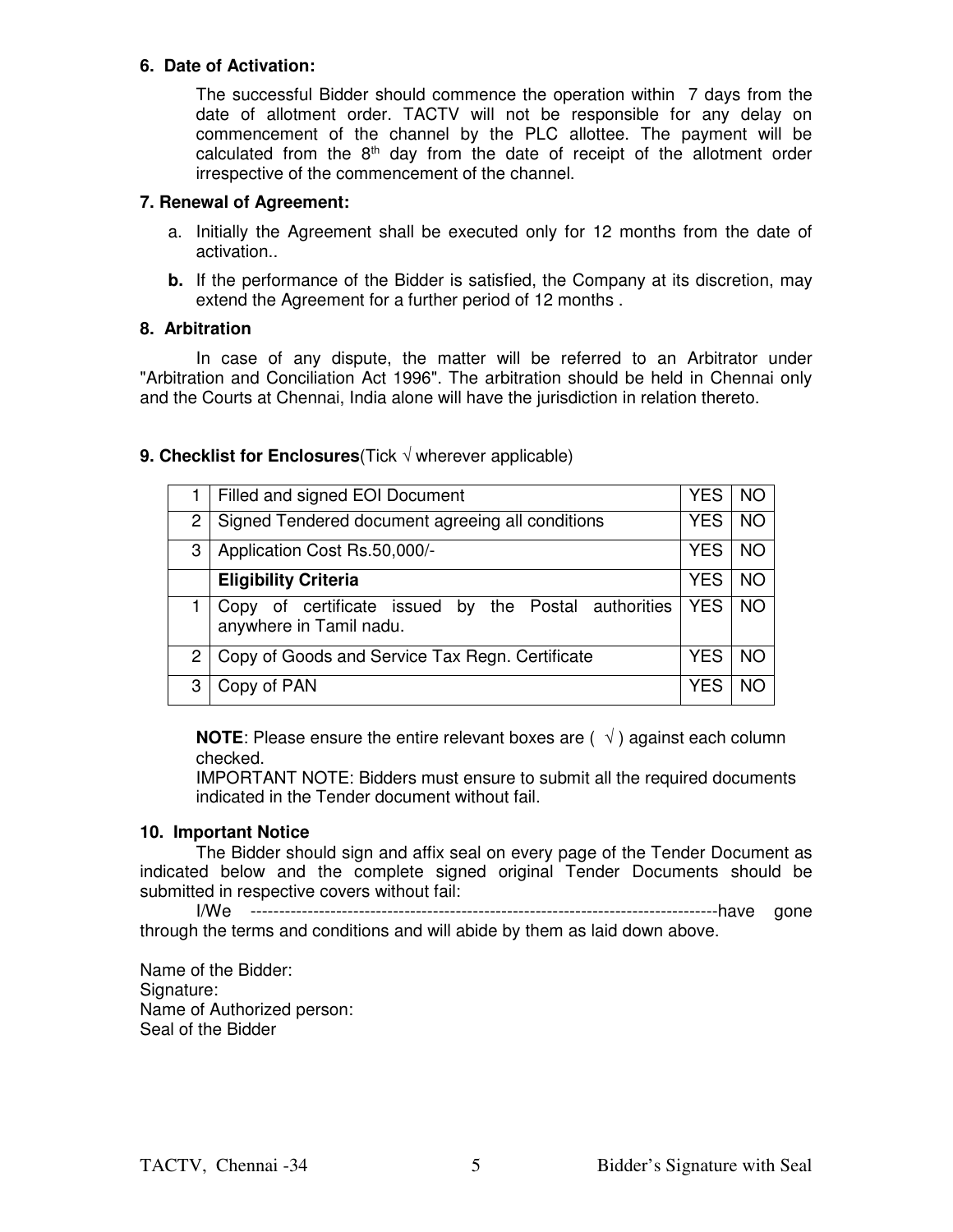# **Annexure-1 Price Bid**

# **CARRIAGE FEE**

(To be returned in original along with tender)

Name of the Channel:……………………………………………………………………………………

Rate quoted per STB per month : (In Words and figures ) :

(Rs ……………………………………………………………………. Only )

(GST @ 18% or applicable rates will be charged Extra).

Enclose: Proof of Bills from other Distribution Platforms(If the Applicant is already existing in other platforms)

Signature of the Bidder :

Name and Address :

Office Seal :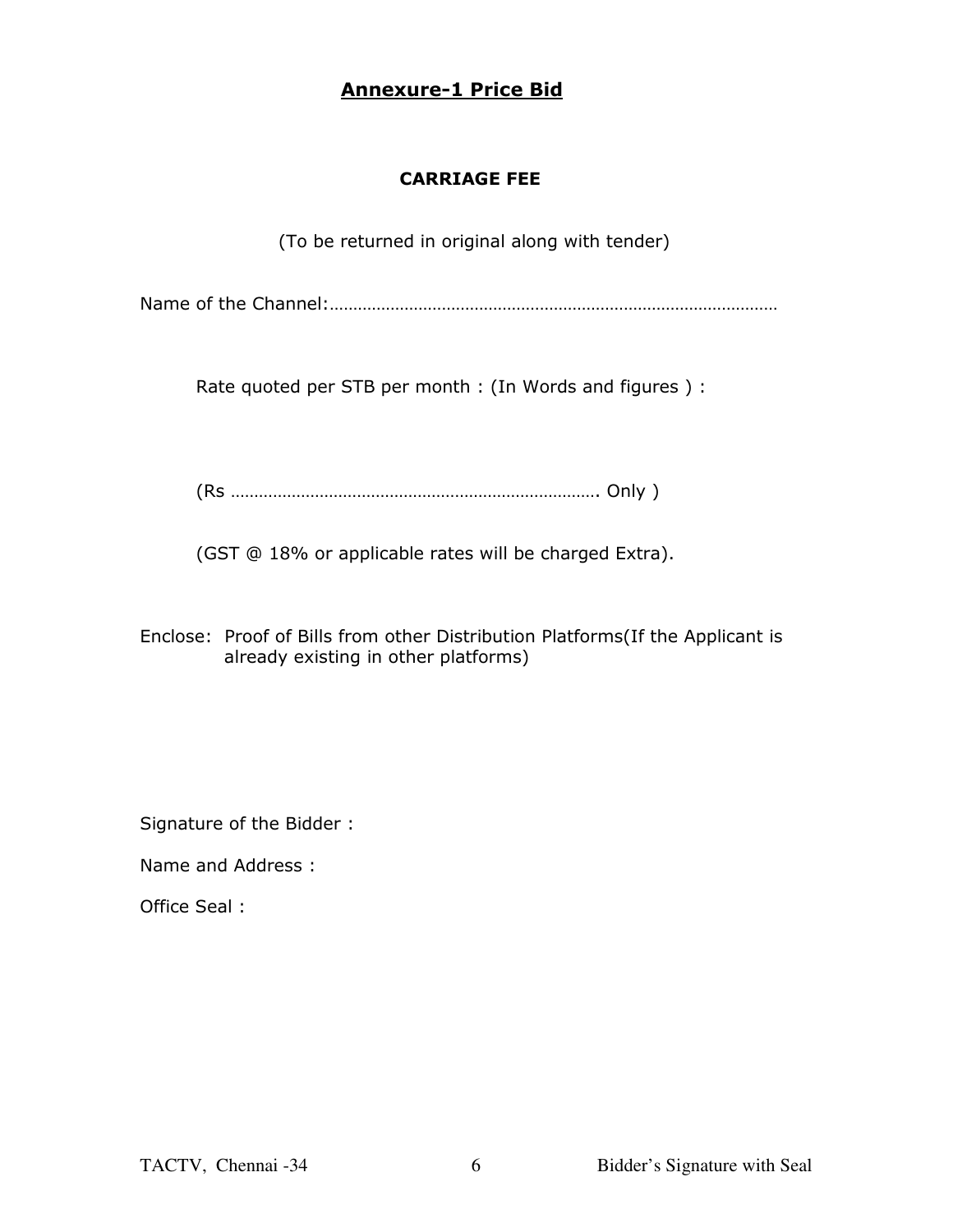# **Sample Form of Contract/Agreement**

 (To be executed on a Rs. 20/- Non-judicial Stamp paper by the Successful Bidder

# **CARRIAGE AGREEMENT:**

This Carriage Agreement is executed at Chennai on this ---day of -----2019 by -------- and between:

M/s. Tamilnadu Arasu Cable TV Corporation Ltd., a Company registered under the Companies Act, 1956, having its registered office at ----------- represented by its Mnaging Director (hereinafter referred to as the "Multi System Operator" or "MSO", which expression shall unless repugnant to the context or meaning there of be deemed to include the successors and permitted assignee) of the ONE PART.

AND

M/s ---------------- having its Principal office at --------------- and having their Branch office at No. ----------, represented by its Managing Partner ----- --------------------(hereinafter referred to as the "Local Channel Provider" or "PLC" which expression shall unless repugnant to the context or meaning there of be deemed to include the successors and permitted assignees, legal heirs, executors) of the OTHER PART.

The Area of Operation is ----------------- (Feeding Point).

The Multi System Operator (MSO) and the Local Channel Provider (PLC) are hereinafter individually and collectively referred to as "Party" and "Parties" respectively.

## **WHEREAS**

A. TACTV under license from Ministry of Information and Broadcasting as MSO is engaged in the service of bundling television channels and is providing the same to the cable Operators.

B. The PLC is a Local Channel Provider, or a Private Local Channel which is engaged in producing Television Programmes for distribution through Cable T.V Network.

C. The parties have mutually agreed to execute this Carriage agreement between them to govern the rights and obligations in regard to the Carriage of the Local Channels by the MSO through its network under the Covenants of this Agreement.

NOW, THEREFORE, in consideration of the foregoing and the mutual covenants contained herein, constituting good and valuable consideration, the Parties agree as follows: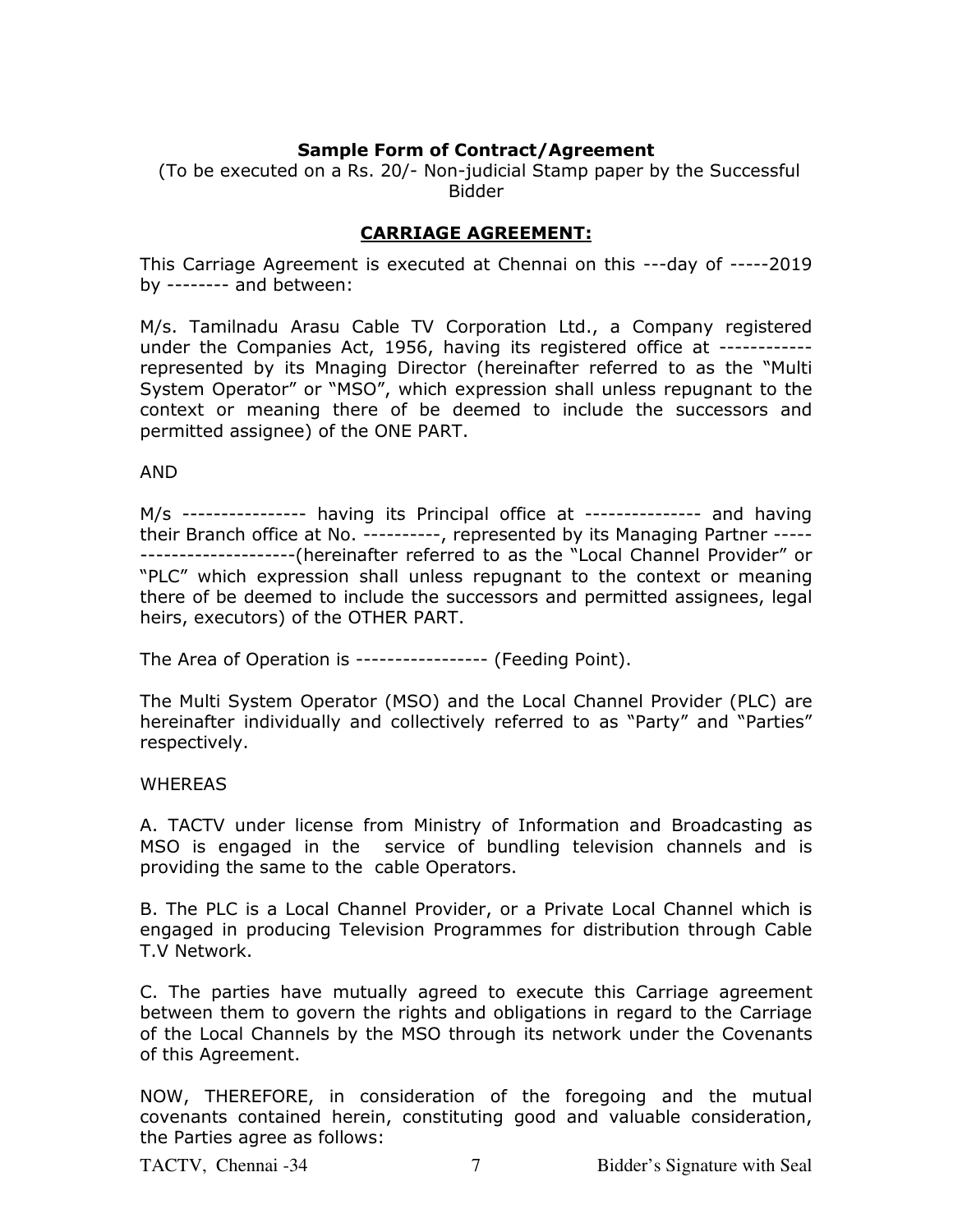# 1. DEFINITIONS AND INTERPRETATIONS:

The words and expressions used in this Agreement, unless the context requires otherwise shall have the meanings set out herein

## a. DEFINITIONS

In the Agreement, unless the context requires otherwise, the following words and expressions shall have the meanings set out herein below:

"Act" means the Cable Television Networks (Regulation) Act, 1995 (7 of 1995).

"Cable T.V. Network" means the network of cable and other equipment such as amplifiers, splitters owned and installed by the multi system operator (MSO) and through its Affiliated Cable Operators.

" Local Channel" means frequency of Cable T.V. Signal used for transmission in Cable T.V. Network with the contents solely provided by PLC

"Territory" means the service area of the MSO

## 2. PROVISION OF SERVICE

2.1 The multi system operator (MSO) hereby grants to the PLC a single carriage frequency for transmission of its local channel and the PLC hereby accepts from the multi system operator (MSO), the right to provide Local Channel in the Name and style of "------TV"

2.2 The multi system operator (MSO) shall make available the local channels of the PLC based on the prevailing norms, policies, the applicable Laws and rules, regulations directions and orders of the concerned Authorities, so as to make a complete wholesome service.

## 3. NAME AND STYLE

The PLC shall provide its Local Channel in the Name and style of "-------TV" and ensure that the Logo of the said T.V should be prominently displayed at any corner of the T.V screen, any change in the name and style of the Local Channel Operator shall be made effective only after prior approval from the MSO

## 4. CONSIDERATION

4.1 The PLC shall pay the Carriage Fee of Rs.---------/- (Rupees ---------- only) per month, per set top box and also the service tax at the applicable rate.

4.2 The said Carriage Fee per set top box shall remain constant during the tenure of this agreement unless otherwise mutually changed and accepted by parties of this Deed.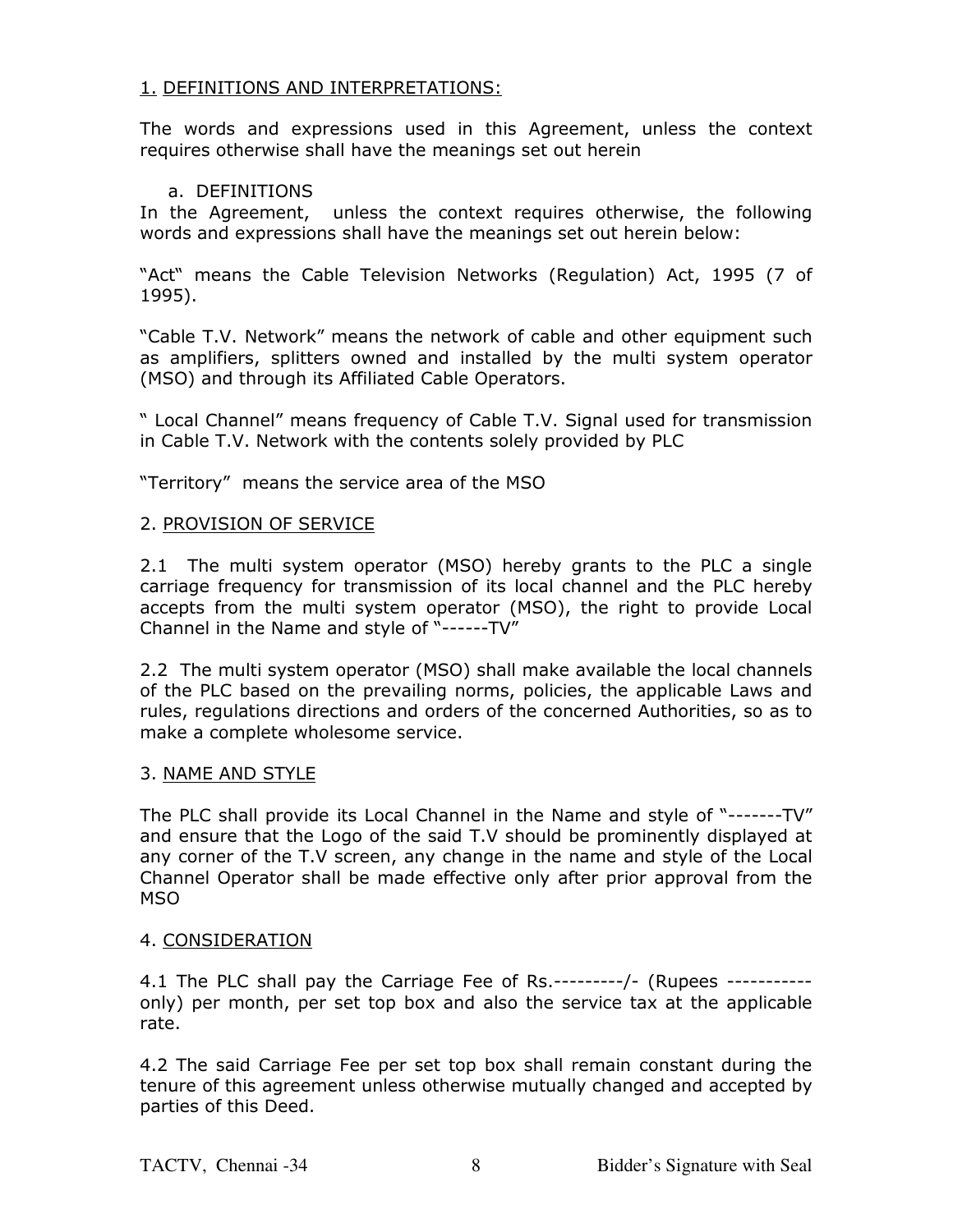4.3 The PLC will pay to the multi system operator (MSO) the monthly Carriage charges specified herein each month on or before  $5<sup>th</sup>$  of the calendar month.

4.4 The PLC has on this date paid a sum of **Rs.10,00,000** ( Rupees **Ten Lakhs** only) in DD towards Performance Guarantee payment, which the MSO acknowledges.

## TAXES

4.5 The multi system operator (MSO) and the PLC shall be responsible for payment of all their respective taxes, levies, charges and penalties levied or imposed by or under a statute, law, regulations, relating to the Services and which are due to be paid by them, respectively.

## **DEFAULTS**

4.6 Without prejudice to such rights and remedies that the multi system operator (MSO) may have in law or under the provisions of this agreement, in the event of any delay or failure by the PLC to make payments of Carriage Fees on or before the due date mentioned herein the multi system operator (MSO) shall have the right:

(i) to disconnect the services of Carriage to the PLC in accordance to applicable Laws.

(ii) to terminate this agreement, subject to a notice of 21 days in advance.

# 5.PLC'S COVENANTS

5.1 The PLC undertakes to start the Channel within 7 days from the date of issue of Provisional Allotment Order.

5.2 The PLC undertakes to pay the Carriage Fee from the  $8<sup>th</sup>$  day of allotment order irrespective even in case the Channel was started after the 7 days period.

5.3 If the Channel fails to commence even after the expiry of 7 days of allotment order, the PLC undertakes to forfeit the 2 months performance Guarantee Amount.

5.4 (i) The PLC hereby declare that they are registered with the Head Post Master, in terms of the competent Authority and have experience in the field of Cable TV Operator.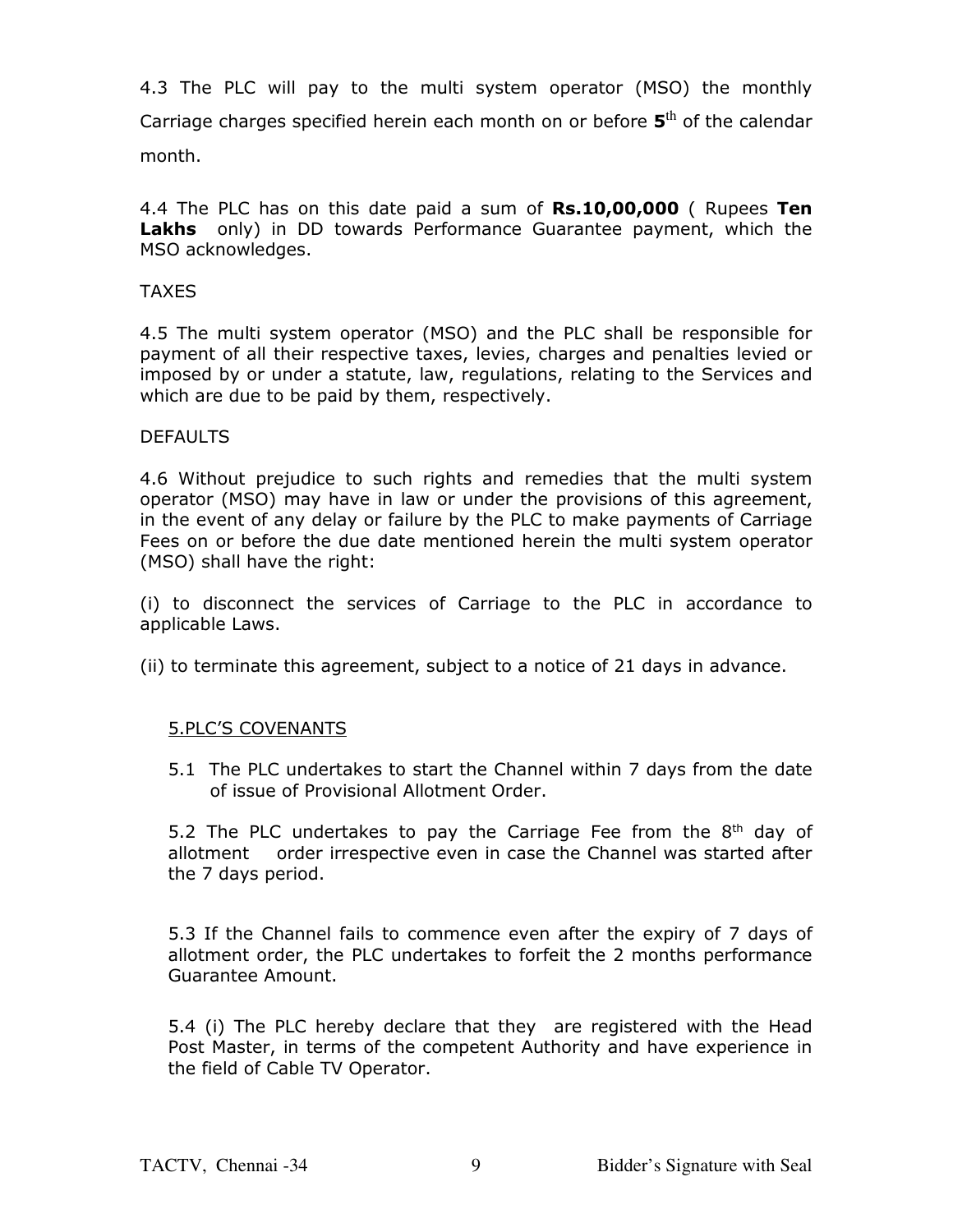(ii) The local channel for telecasting movies and related cinema programmes should have certificate pertaining to the copy rights and agreement for broadcasting.

(iii) The PLC undertakes to provide the content of its Local Channel in AV mode to the head end of the MSO situated at -----------at present or to any other places where the MSO operates its Head end in future.

 (iv) The PLC undertakes to refrain from providing any News/ current affairs articles in the said Local Channel

 (v) The PLC undertakes to strictly adhere with the provisions of programme code and advertisement code in accordance to sec 5 and sec 6 of the ACT.

 (vi) The PLC undertakes to transmit programmes only with copyrights from their respective owners or assignees and without contravening the provisions of " The Copy right Act 1972 and "The Cinematography Act 1952"

 (vii) The PLC undertakes to refrain from using the name of MSO either in procuring advertisement or in any other activities to promote the business of PLC or in any other manner.

 (viii) The PLC shall Provide signals of highest quality and maintain its services to maximum level.

 (ix) The PLC shall accept the Geographical area of Cable Service provided by the MSO limited to its territory and shall not claim any difference in Carriage fee due to the change in Territorial Area.

 (x) The PLC shall not perform or, not induce another person to perform or offer to perform any piracy or other activities, which has the effect of, or which shall result into, infringement and violation of trade mark and copy rights of the multi system operator (MSO).

(xi) The PLC Shall comply with all the applicable situates or laws for the time being in force, or any rules, codes, regulations, notifications, circulars, guidelines, orders, directions etc., issued, published or circulated under any law for the time being in force.

 (xii) The PLC Shall extend all reasonable co-operation, to the multi system operator (MSO), to enable the multi system operator (MSO) to conduct such inspections etc. so as to satisfy itself with regard to the fulfillment of the mentioned in this Agreement, on the part of the Affiliate.

 (xiii) The PLC shall have no right, without the prior written consent of the multi system operator (MSO) to assign or transfer any of its rights or obligations under this Agreement. Any breach, actual, potential or threatened violation of this clause, shall entitle the multi system operator (MSO) to terminate this Agreement and to take any other measures as may be appropriate under the law after giving the prescribed notice.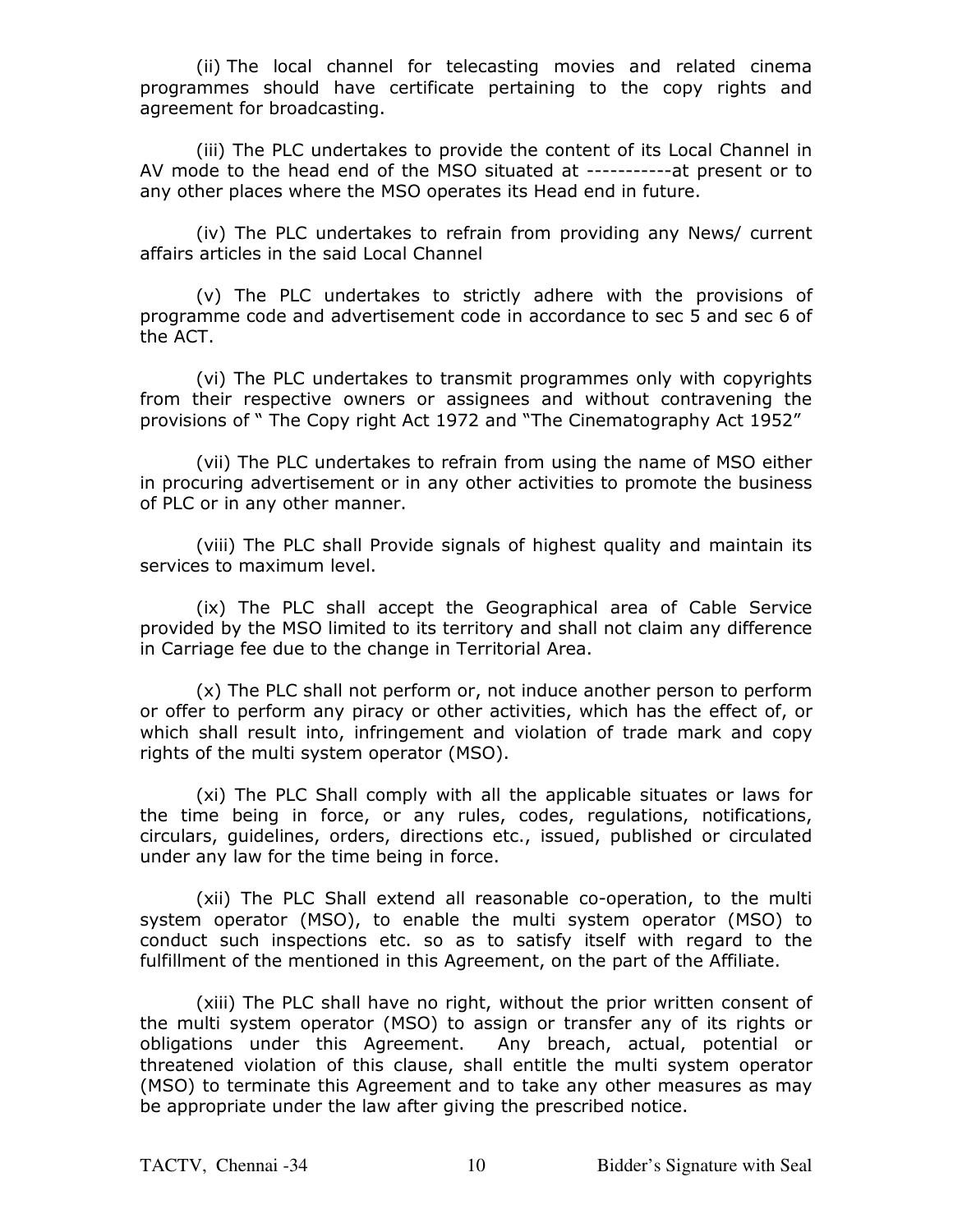(xiv) The PLC shall not do any act or thing as a result which would go against the provisions said in the "The emblems and name (prevention of improper use) Act 1950 (12 of 1950), "The cinematography Act" 1952 (37 of 1952), "The Tamil Nadu Cinema Regulation Act" 1955, "The Tamil Nadu Cinemas Regulation Rules" 1957, "The prize competitions Act" 1955 (42 of 1955), "The copy rights Act" 1957 (14 of 1957), " The trade and merchandise marks Act" 1958 (43 of 1958)," The consumer Protection Act" 1986 (68 of 1986 and "The Competition Act" 2002 (12 of 2003).

#### 6. RIGHTS & OBLIGATIONS OF MULTI SYSTEM OPERATOR (MSO)

 (i) To provide a frequency for carriage of the Local channel of the PLC at the discretion of the MSO during the tenancy of this Agreement.

(ii) Not to modify or scramble of any of the contents provided by the PLC and feed the same in to the Carriage as provided by the PLC to its Head end.

(iii) To provide signals with good audio and video levels.

 (iv) Not to interfere in to any commercial transactions done in the day to day activities of the PLC including collections of advertisements.

#### 7. UNDERTAKINGS

 7.1 Each party shall recognize the exclusive ownership of the property owned and installed by the other party and shall not have or claim any right, title or interest or lien of whatsoever nature.

 7.2 Nothing contained herein shall constitute either Party as the agent or partner or the representative of the other for any purpose and neither Party shall have the right or authority to assume, create or incur any liability or obligation of any kind, express or implied, in the name of or on behalf of the other Party and the relationship between the multi system operator (MSO) and the PLC is on "Principal" basis.

 7.3 It is clearly understood and accepted by each party that it shall have no right to use any intellectual property of the other on the Services provided by them.

 7.4 The PLC shall not transfer, assign. Re-assign either in full or in parts any of the Rights, Obligations and benefits derived out of this agreement to any third party with out written permission form the MSO.

7.5 Both the parties shall comply with the Laws, as applicable to them.

#### 8. DISCLAIMER AND INDEMNITY

 8.1 In no event, either multi system operator, MSO or the employee thereof shall be liable to the PLC or to any of their associates or any other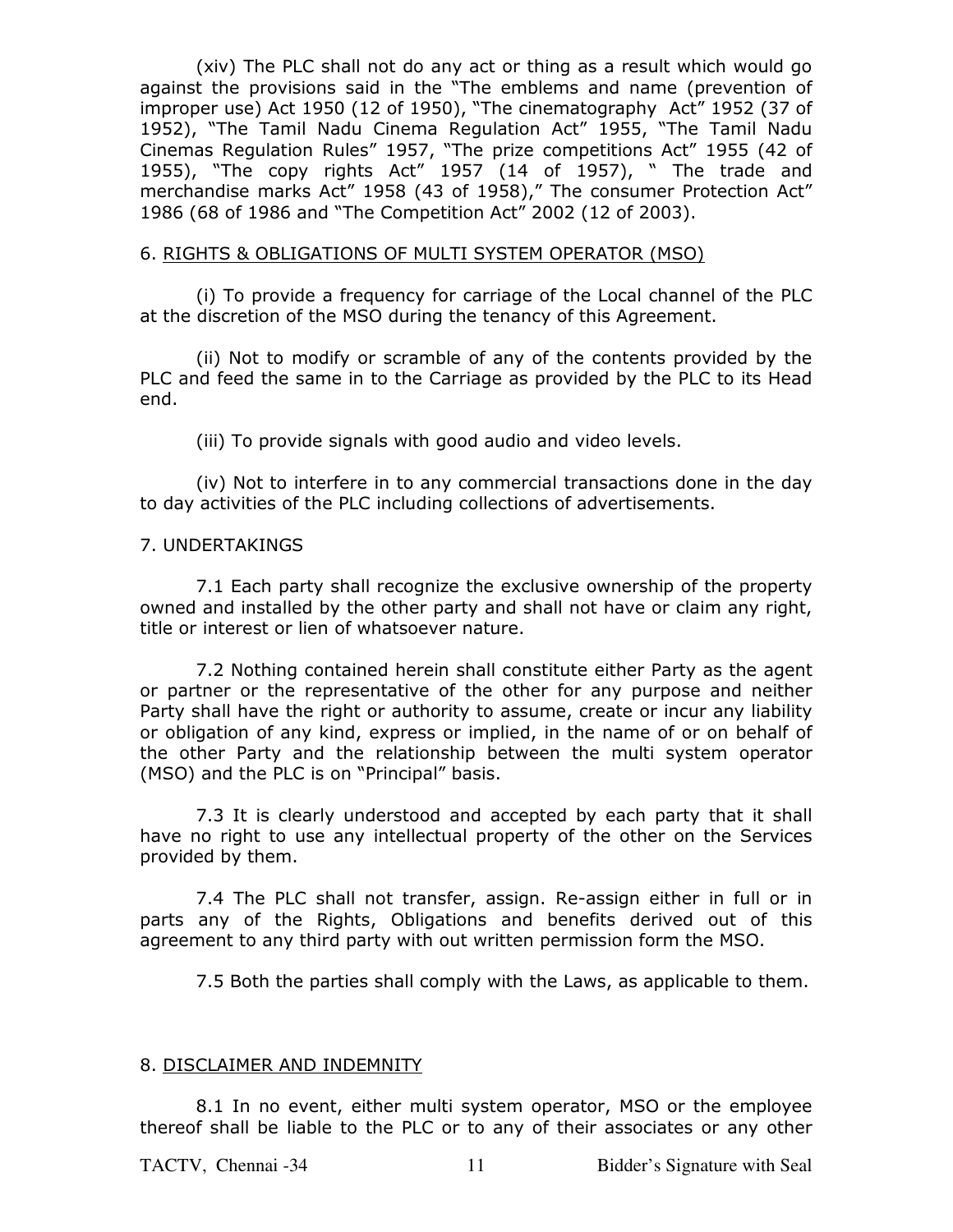person for any indirect, special, incidental or consequential damage arising out of or in connection with the disruption, interruption or discontinuance of the Service or for any inconvenience, disappointment or due to deprival of any cable disconnection or information or for any indirect or consequential loss or damage, whether or not attribute to any act or omission of the multi system operator (MSO) or of any its employees or otherwise.

 8.2 The PLC shall indemnify the multi system operator (MSO) from all cost, expense and damages by reason of any claim, action or proceedings from any third party or from its associates or customers for any inconvenience, loss or annoyance caused to them due to any default of the PLC or due to termination of the Agreement or suspension of the Service due to PLC's breach.

8.3 The PLC shall keep the multi system operator (MSO) fully indemnified and harmless against any cost or claims, damages, action or proceedings, loss or liability that may arise to the multi system operator (MSO) arising due to copy Rights violation, warranty or undertaking made by the PLC and also by reason of any claim, action or proceedings from any third party or from its associates or customers for any inconvenience, loss or annoyance caused to them due to any act of PLC.

#### 9. TERM AND TERMINATION

 9.1 The validity of this Agreement stands valid for One Year from ----- --2018 to --.--.2019.

 9.2 This agreement can be terminated by either party if the other party.

 a) fails to comply with any of the terms and conditions of this agreement and such failure, if capable of remedy, is not rectified within 30 days of receipt of written notice of such failure from the other party; or

 b) This agreement can be terminated by the multi system operator (MSO), if the PLC fails to pay the subscription amounts on or before the due date after a notice of 21 days.

 c) This agreement can be terminated by the MSO If the Channel does not commence after the expiry of 7 days of allotment order and the EMD amount and the 2 months performance Guarantee Amount will be forfeited.

d) Even after the commencement of the Channel within 7 days of allotment order, the Channel should continue to remain in operation for minimum 3 months period. If the Channel for any reason whatsoever wishes to discontinue its operation within this 3 months period, the Performance Guarantee amount will not be refunded.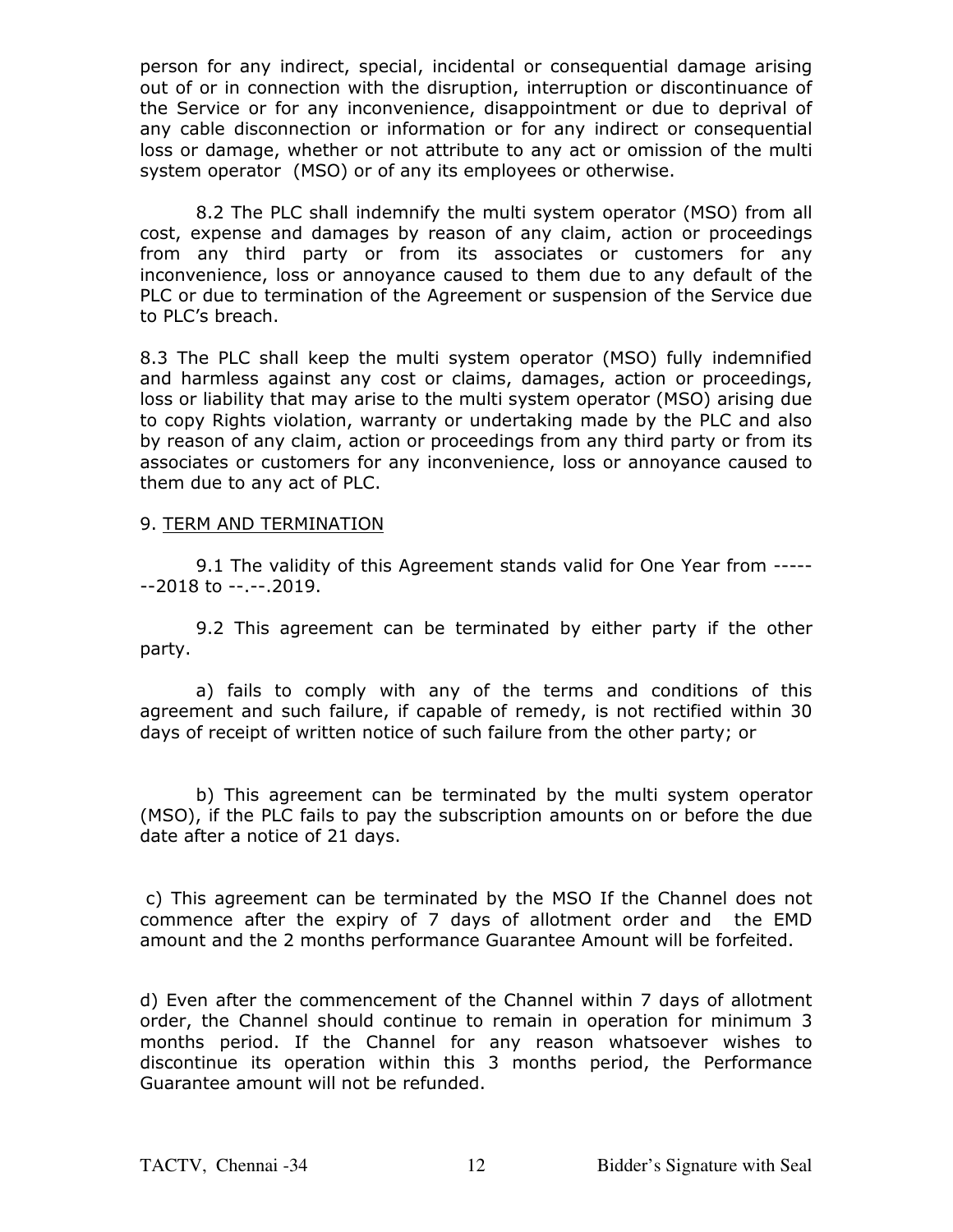## 10. EFFECT OF SUSPENSION:

 In case of default by the PLC, the multi system operator (MSO) at its discretion may instead of terminating the Agreement, suspend the transmission of the Local Channel in accordance with Law, without any liability, responsibility or obligation to any of the customers of PLC for such period until the PLC remedies the default.

#### 11. EFFECT OF TERMINATION

11.1. In the event of the defaulting on the payment for two consecutive months, the 3 months Performance Guarantee remitted will be adjusted against the dues and the allotment will stand terminated.

 11.2 In the event of the Termination, the PLC shall pay all amount due and payable by the PLC to the MSO up to the date of the Termination.

11.3. The MSO shall reconnect the service, in the event of the Termination, if the PLC shall shall pay the entire Carriage Fee due including the period of suspension of transmission.

 11.4 The expiration and termination of this Agreement shall be without prejudice to the rights which have already accrued to either party.

 11.5 Upon termination of this Agreement, the parties may, by mutual consent, revive this Agreement. The multi system operator (MSO) shall reconnect the service upon such revival subject to such terms and conditions as are mutually agreed.

## 12. GOVERNING LAW AND DISPUTE RESOLUTION

 12.1 The rights and obligations of the Parties under the Agreement shall be governed by laws of India.

 12.2 It is agreed that the MSO and the PLC shall co-operate with each other in the best possible manner and do all reasonable act, deeds and things as may be required by the other to successfully comply with the terms of this agreement. Disputes, if any shall be referred to arbitration as contemplated by the Arbitration and conciliation act, 1996, the Venue of Arbitration shall be Chennai and the language shall be English. The Arbitration proceeding shall be conducted by a Sole Arbitrator to be appointed by the MSO. The place for adjudication of all disputes, which arise under this agreement, shall be Chennai and the same shall be in accordance with Indian Laws. The cost of arbitration to be borne equally by both the parties. The decision of the Arbitrator shall be final and binding on the parties."

## 13. FORCE MAJEURE

13.1 Failure on the part of the multi system operator (MSO)/PLC to perform any of its obligations shall not entitle either party to raise any claim against the order or constitute a breach of this Agreement to the extent that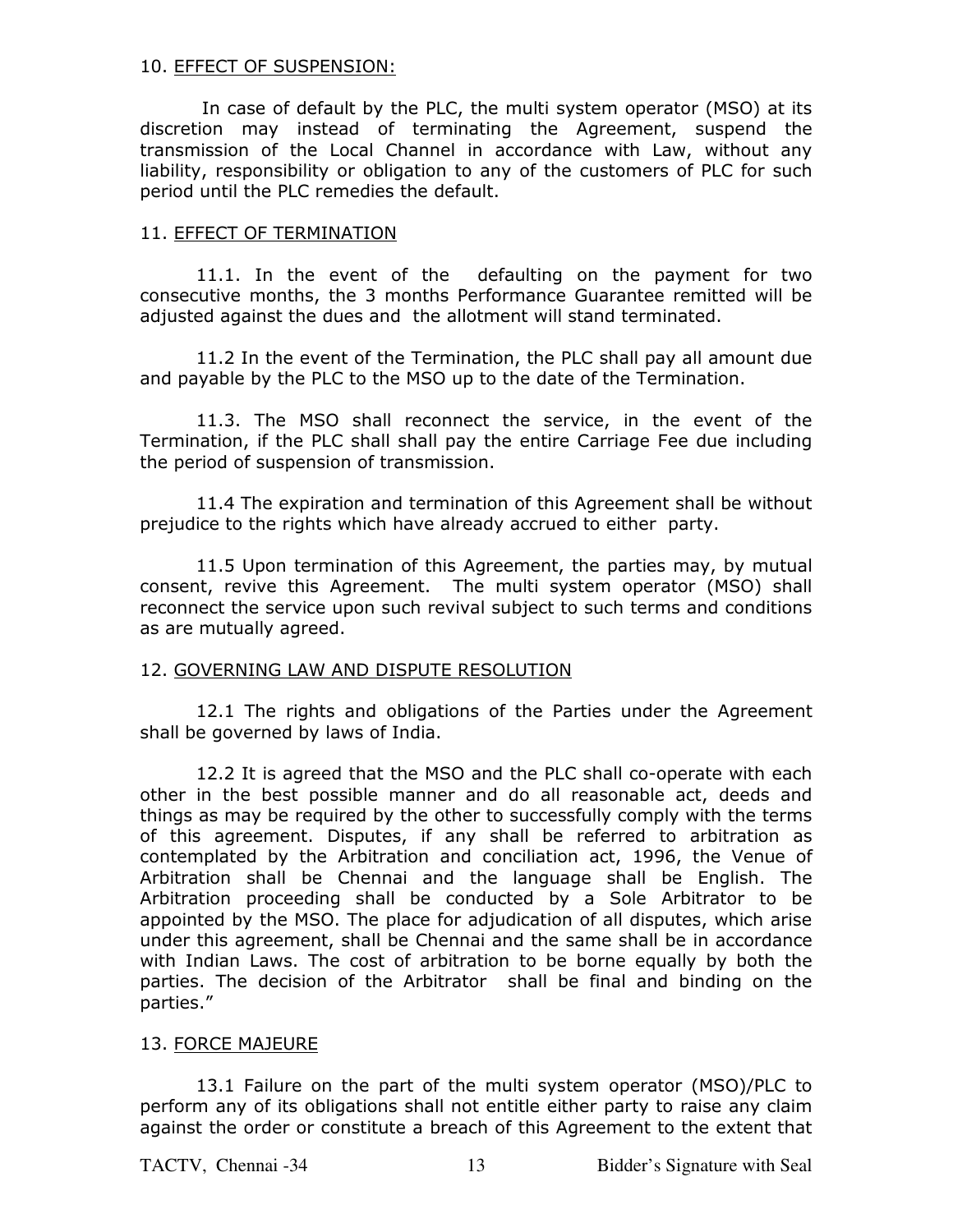such failure arises from an event of Force Majeure. If through Force Majeure the fulfillment by either party of any obligation set forth in this Agreement is delayed, the period of such delay will not be taken into account in computing periods prescribed by this Agreement. Force Majeure will include act of God, earthquake, tides, civil disturbance, terrorist attack, war like situation, or enactment of any law or rules and regulation made by the Authorities or any circumstances beyond the reasonable control of the parties herein that directly or indirectly hinders or prevents either of the parties from commencing or proceeding with the consummation of the transaction contemplated hereby. The Party affected by such Force Majeure event shall promptly notify the other party of the occurrence of such event. It is agreed between the Parties that lack of funds shall not in any event constitute Force Majeure. If the conditions of Force Majeure, continue for a period exceeding one month, the Parties shall meet to decide upon the future performance of the Agreement. If the Parties are unable to agree upon a plan for future performance, then the Agreement shall be terminated upon notice of either party to the other, on expiry of one, month from the date such notice is given.

13.2 Any accrued payment/obligation of a Party prior to the commencement of Force Majeure shall survive the termination of this agreement pursuant to such Force Majeure.

## 14 NOTICES

 Any notice to be served on any party by the other shall be deemed to have been Validly sent if Registered Post Acknowledgement Due (RPAD) or by hand delivery duly acknowledged at the address mentioned in the beginning or at such other changed address as the party may inform and the date of receipt of such notice will be the date of receipt by the other party or shall be 7 days from the date of dispatch of the notice by RPAD.

# 15. RESTRICTION ON TRANSFER

The PLC shall not remove, sell assign, mortgage, transfer/sublet and encumber all or any part of the network which belongs to the multi system operator (MSO). If the PLC indulges in any of the above-mentioned acts, the said acts shall be illegal and void ab-initio and the PLC shall also be liable for any action under the applicable law.

# 16. CONFIDENTIALITY

 15.1. The parties shall keep in strict confidential information received by one from the other while participating in the affairs/business of each other and shall not disclose the same to any person or party not being a party to this Agreement.

 15.2 The parties shall also bind their employees, officers, advisors, associates, contractors agents, authorized persons and other similar persons to whom the above mentioned information may be disclosed, to the obligations of confidentiality as prescribed in clause 15.1 above.

# 17. MODIFICATIONS

 The Agreement cannot be modified, varied or terminated except in writing. Any variation of the Agreement, including Addendum Agreements, Annexures, schedules or any other document, called by whatever name, but